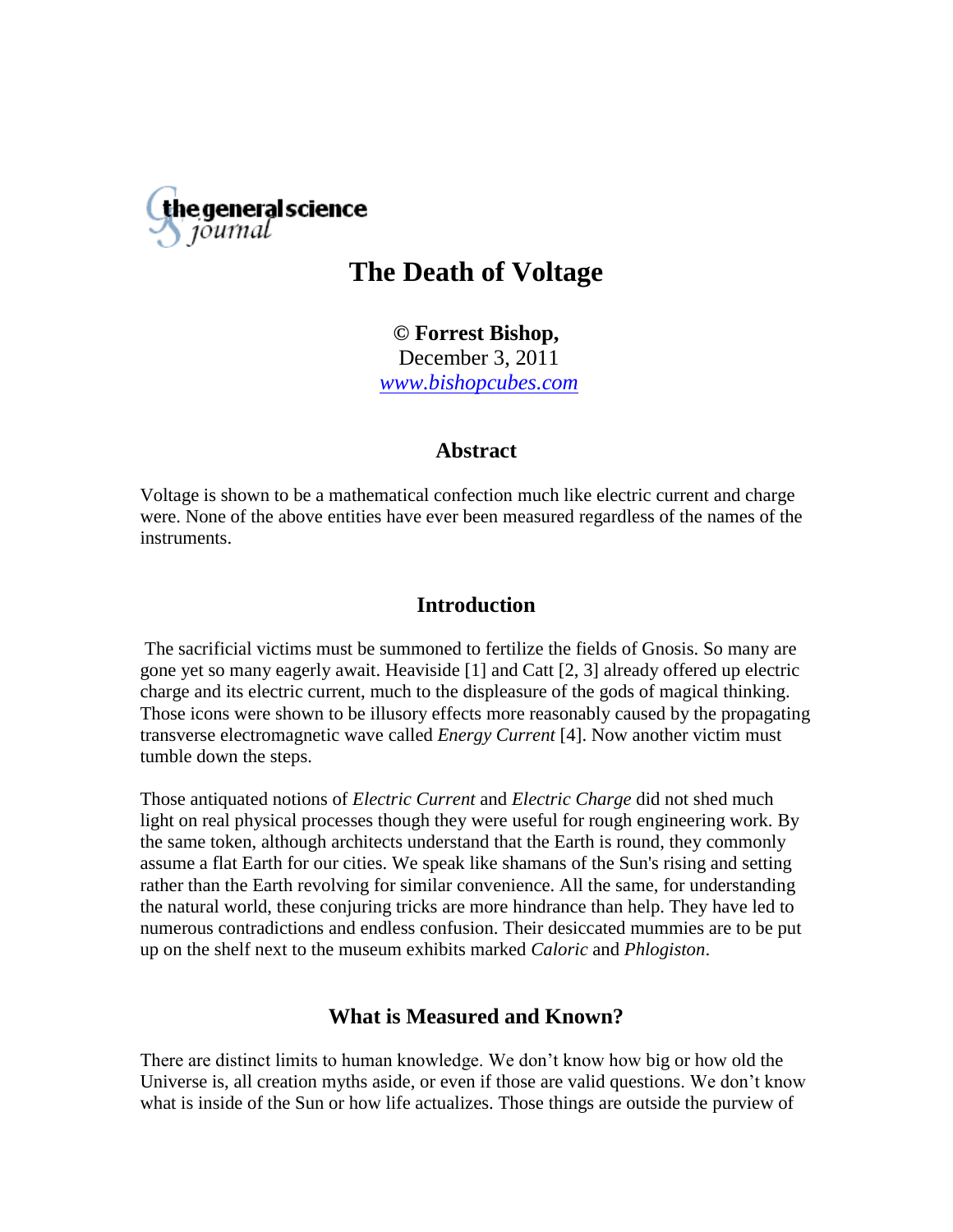science for various reasons. Perfect knowledge of the nature of light and electricity may also be beyond our limits but we can at least approach the truth on these phenomena, as they are accessible.

We can count after a fashion, but only by making the usually unstated assumptions that the various objects being counted are of the same class and by ignoring all other differences between those objects. For one famous example, there is disagreement on how many planets orbit the Sun.

We can presume to measure length, L, angle, Θ, time, T, force, F, and energy, W, most directly. Which of these overlapping concepts is the more fundamental is the subject of a deeper natural philosophy that has not been resolved. Although mass, M, is often used in a physical units system, this quantity has not been directly measured, nor has it been defined all that well. For example the number of atoms in a volume of PtIr alloy can certainly be counted up and the gravity force presented by that number of atoms can be measured on a scale, while a different kind of force can be measured by the collection"s resistance to acceleration, but neither of these methods is directly measuring mass. The mass is mathematically inferred from the measurement of the forces or energies: it is one further step away from direct knowledge.

We know with fair certitude the imagined geometric relationships between various perceived objects- their directions, lengths and the angles between the elements- and so can derive volumes, areas and the other Euclidean constructs. Euclidean geometry is held in constant view as being a most important precursor to physical knowledge. With the above caveats and claims, by no means complete, we have to continue to use the available conceptual tools unless something better comes along.

### **Properties of the Aethereal Constants**

The transverse electromagnetic wave (*TEM Wave*) propagating at 'Mach 1' =  $c \sim 3x10^8$ m/sec through the constant *Wave Impedance* [5, p94] of  $\overline{Z_0} \sim 376.73$  ohms is claimed to be the fundamental entity that transmits most or all energy and information. The TEM wave is a shock-wave slab of *Energy Current*, obstructed or otherwise- a half-cycle square wave approaching zero thickness. Properties of TEM Waves [6]:  $Z_0$  = impedance of the TEM wave

 $c = speed of the TEM wave (speed of light)$ 

(3)

$$
\varepsilon_{o} = \frac{1}{Z_{o} \cdot c} \qquad \text{and} \qquad (4) \qquad \mu_{o} = \frac{Z_{o}}{c}
$$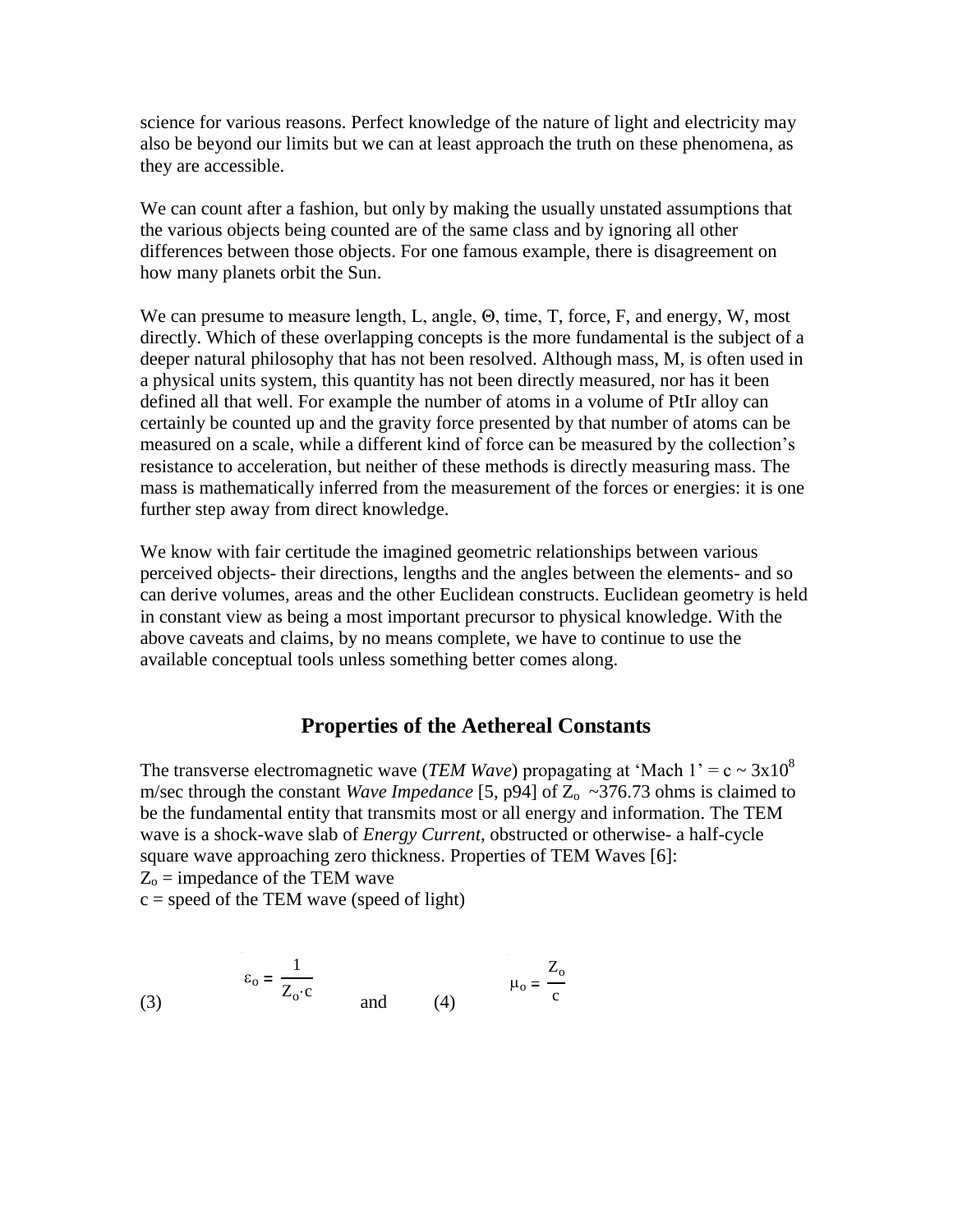(5) 
$$
c = \frac{1}{\sqrt{\mu_0 \varepsilon_0}} \quad \text{and} \quad (6) \quad Z_0 = \sqrt{\frac{\mu_0}{\varepsilon_0}}
$$

The set  $\{c, Zo\}$  is suggested as more fundamental-closer to the absolute truth-than permittivity  $\varepsilon_0$ , and permeability  $\mu_0$  for several reasons. As the speed of light, c, has been measured, Zo is presumed to have been measured as well, a presumption developed in more detail elsewhere. In that development, no fundamental unit is ever divided further into its mathematical root, as occurs when we express c for example in terms of  $\varepsilon_0$  and  $\mu_0$ . There is no way to measure the square root of a fundamental physical property or process: if there were, the unit would not be fundamental. This becomes a philosophical question concerning things like what does the square root of length mean physically?

#### **A Mathematical Invention**

Consider the relation for voltage, V, called Ohm"s Law:

$$
(7) \t\t V = IR
$$

and for electric power, P, in terms of resistance, R, and electric current, I,

$$
(8) \t\t\t P = I^2 R
$$

Square both sides of Ohm's Law-

$$
(9) \t\t V^2 = I^2 R^2
$$

then substitute (8) into (9) for  $I^2$  to receive the square of voltage,

$$
(10) \t\t V^2 = PR
$$

Divide (8) through by R to express the square of electric current as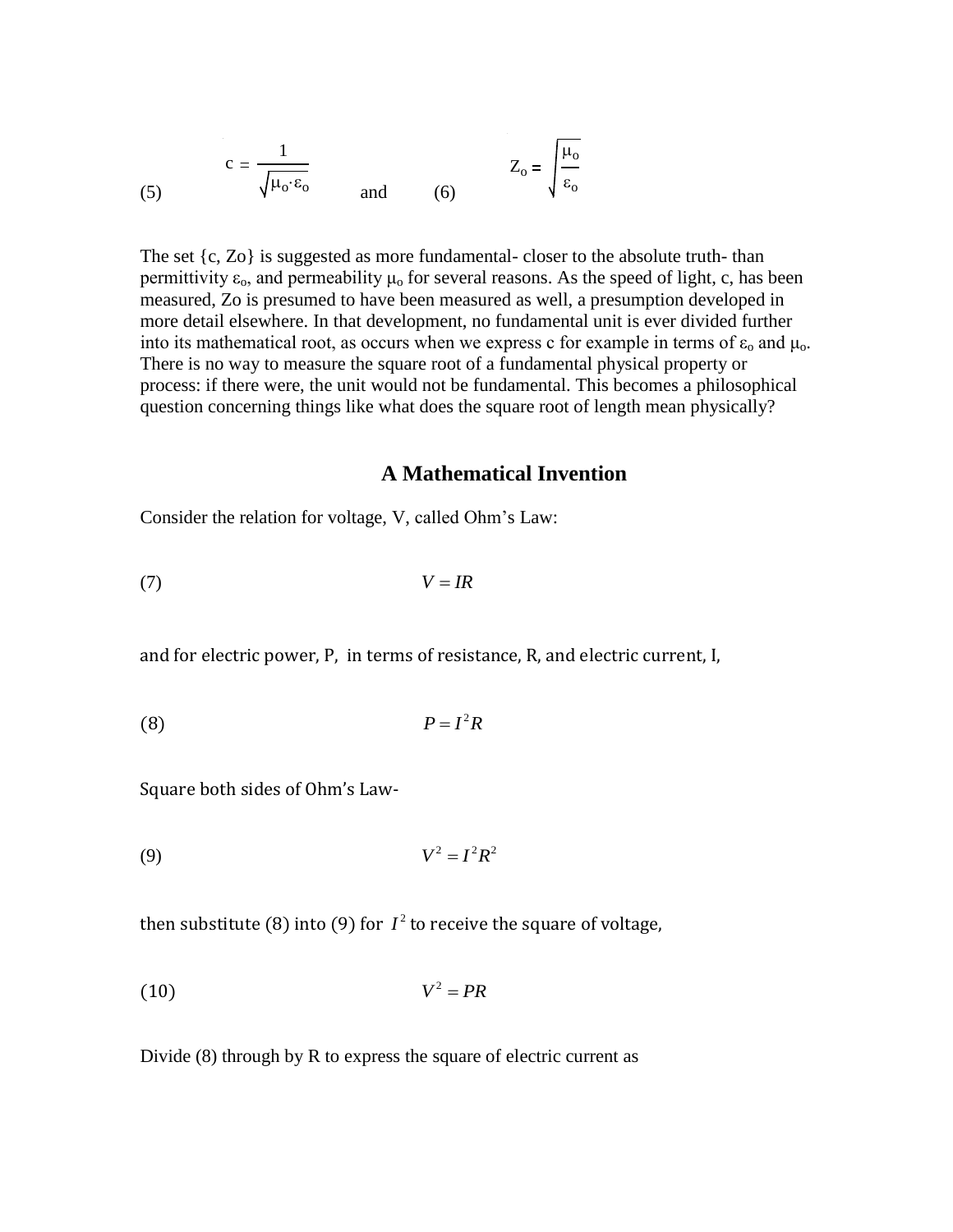$$
(11) \tI2 = P/R
$$

Taking the square roots of Equs. (10) and (11) gives us expressions for voltage and current in terms of power and resistance

$$
(12) \t\t V = \sqrt{PR}
$$

and

$$
(13) \tI = \sqrt{P/R}
$$

Notice the algebraic relationships between Equs. (10)-(13) would be identical to those of Equs. (3)-(6) through a simple change of variables. The reason is simple: Equs. (7) and (8) are the basement relations that led to the propositions expressed in Equs. (3)-(6). Of the latter propositions, only Equ. (5) is ever to be found in a conventional textbook or paper on Maxwell"s Equations and conventional theory, where it, along with its square root, is held forth as a triumph of reasoning- linking electricity, magnetism, and light. Tellingly, those four key equations are rarely found together on the same page.

Turning now to the claims made in Equs. (12) for voltage and in (13) for electric current, we see that to believe in these concepts requires an additional sacrifice: one has to believe that the square root of power is a valid physical idea. It requires a belief in the reality of the square root of resistance. The magical equations themselves are quite correct mathematically but the concepts they express are as nonsensical as the square root of length.

#### **Conclusion**

As Ivor Catt puts it, "Although a cloud cannot exist without edges, the edges of a cloud do not exist" [2]. Voltage and electric current are of the nature of amplitudes, a mathematical device. Amplitudes are always squared to return to a physically meaningful result. The volume of the cloud or the energy passing through the area of the (curvilinear) square is what is real, not its edges or field lines. A voltmeter does not measure voltage: it is one way to measure the energy in the *Energy Current* by using Equ (10).

In other places I present a new system of fundamental physical units [7] and a reformulation of the master equations [8], replacing *Electric Charge* (or *Amps*) with the *Wave Impedance*, Zo. From there we may proceed to a coherent theory of *TEM Wave Electrodynamics*, one in which charge, electric current, and voltage play no part. Gnosis would make an exacting and jealous god.